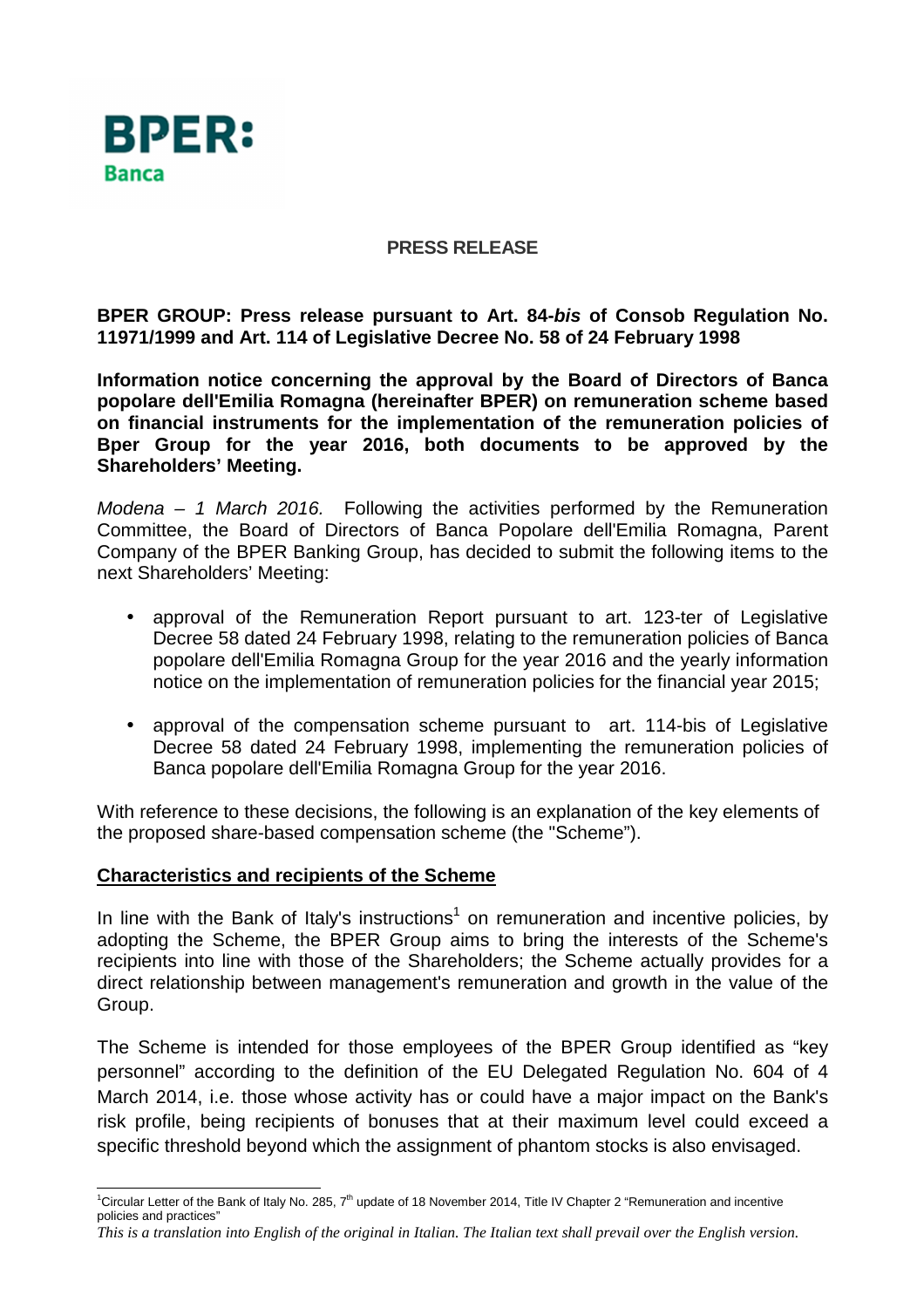In light of this definition, the potential beneficiaries of the proposed Compensation Scheme are:

- the CEO of the Parent Company, the COO of Sardaleasing and the CEO of Emilia Romagna Factor;
- the General Managers of the Parent Company, of each Italian company in the Group, of the consortium companies BPER Services and Bper Credit Management;
- Executives with strategic responsibilities at the Parent Company: thirteen (13) for the year 2016;
- Executives with strategic responsibilities at Banco di Sardegna: one (1) for the year 2016;
- other "key personnel" of the Parent Company: eleven (11) for the year 2016.
- other "key personnel" of Banco di Sardegna: one (1) for the year 2016.

During 2016, in the event of changes in the positions identified as key personnel, those who take over the position will also be included among the recipients of the Scheme, to the extent that they are entitled to it.

The bonus will be allocated on condition that the BPER Group achieves a certain pre-set level of profitability (known as "entry gates"). The bonus actually disbursed will be related to the individual performance of each recipient of the Scheme, assessed individually on the basis of a set of qualitative or financial indicators established as part of the Group's remuneration policies.

The Scheme will be activated if the bonus calculated in this way exceeds 30,000 euro or 30% of the person's fixed remuneration. This provides for the free allocation of a certain number of phantom stocks, instruments that after any deferral or retention periods entitle the beneficiary to a cash bonus equal to the value of the BPER shares on that date. This value is calculated as a simple average of BPER's official stock prices posted during the two weeks prior to the Board of Directors' meeting that approves the Group results for the year in which the bonus is actually paid.

The Scheme envisages that the bonus element allocated using phantom stocks and deferred over time is split into equal portions and paid over a number of years following the one in which the bonus was allocated. This period of time can vary from a minimum of three years to a maximum of five, depending on the amounts involved, according to a pre-defined scale.

A one-year retention period is envisaged for each deferred instalment, starting from their maturity date and on condition that the entry gates established for the previous financial year have been exceeded. This period gets added on to the deferral period, with the result that the overall time period can range from a minimum of four years to a maximum of six.